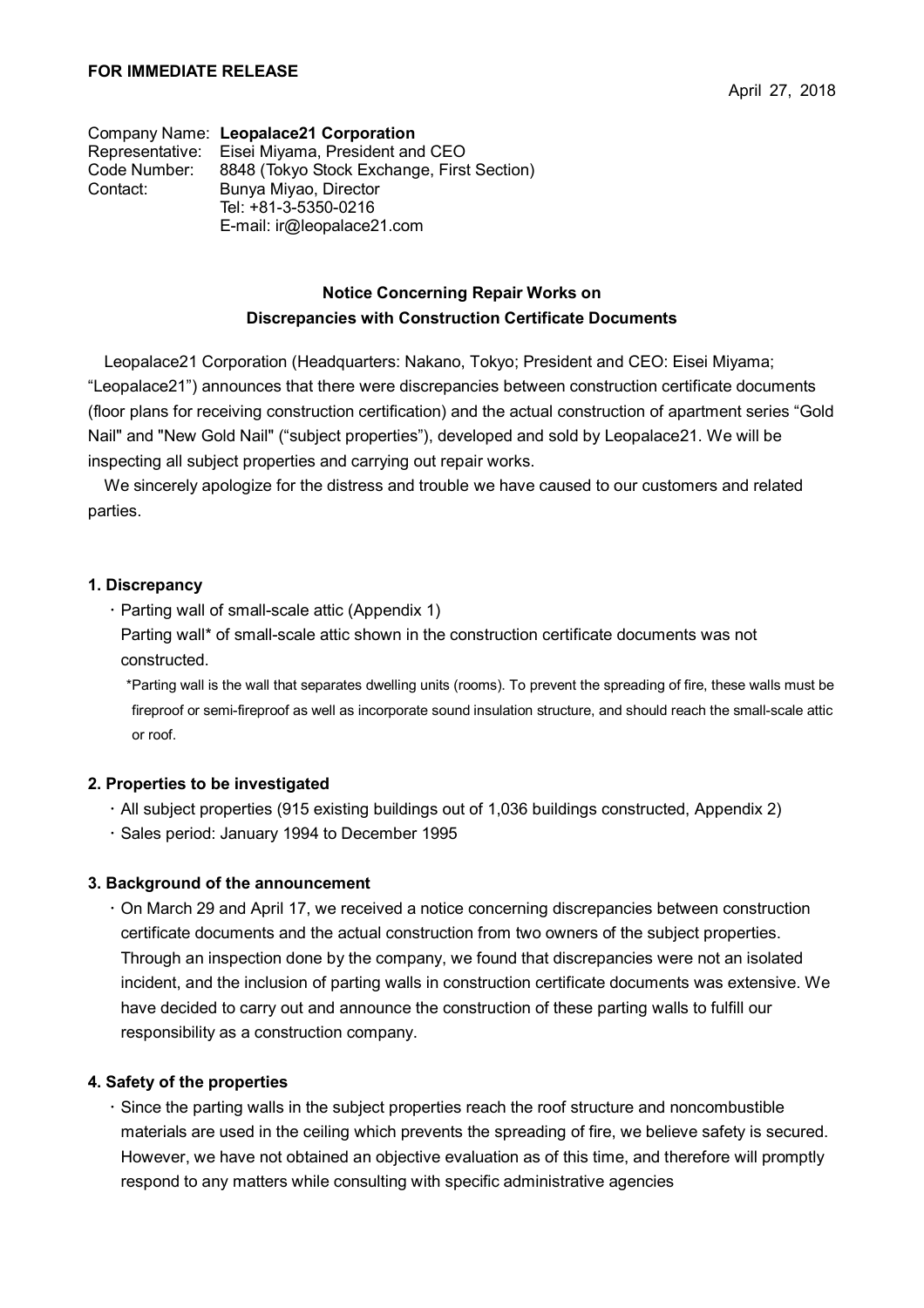## **5. Future course of action**

- Inspection of all subject properties will be carried out, and repair work will be done on properties with discrepancies with construction certificate documents, under consultation with specific administrative agencies.
- We will promptly notify the situation to owners of all subject properties, adjust the contents and schedule of repair work individually, as well as inform our occupants. We will bear all expenses related to repair work.

# **6. Future schedule**

 Out of 915 subject properties (Company managed properties: 194 buildings / Properties managed by other companies: 721 buildings), we have completed inspection of 95 buildings managed by the company (of which, parting wall constructed in 9 buildings\*, no parting wall in the remaining 86 buildings). We will complete inspection of the remaining 820 buildings by July, promptly adjusting schedules with owners and occupants. Repair work will be sequentially done and we aim completion by January 2019.

\*We believe parting walls were constructed in the 9 buildings due to individual negotiations, etc.

|                                     | Apr<br>2018 | May | Jun | Jul | Aug | Sep | Oct | Nov | Dec | Jan<br>2019 | No. of buildings                                                    |
|-------------------------------------|-------------|-----|-----|-----|-----|-----|-----|-----|-----|-------------|---------------------------------------------------------------------|
| Inspection<br>(915 buildings total) |             |     |     |     |     |     |     |     |     |             | 95 complete,<br>820 remaining                                       |
| Repair work                         |             |     |     |     |     |     |     |     |     |             | 194 managed by<br>Leopalace21,<br>721 managed by<br>other companies |

### Schedule of inspection and repair work

# **7. Inspection of properties other than subject properties**

 There was no incidence in which a parting wall was not constructed in our sample inspection of properties other than subject properties. However, we will undertake investigations in addition to ordinary periodic inspections of all Leopalace series other than the subject properties, and will respond appropriately while receiving external advice.

### **8. Impact on business results arising from this case**

We believe that the impact on business results from this case is minor.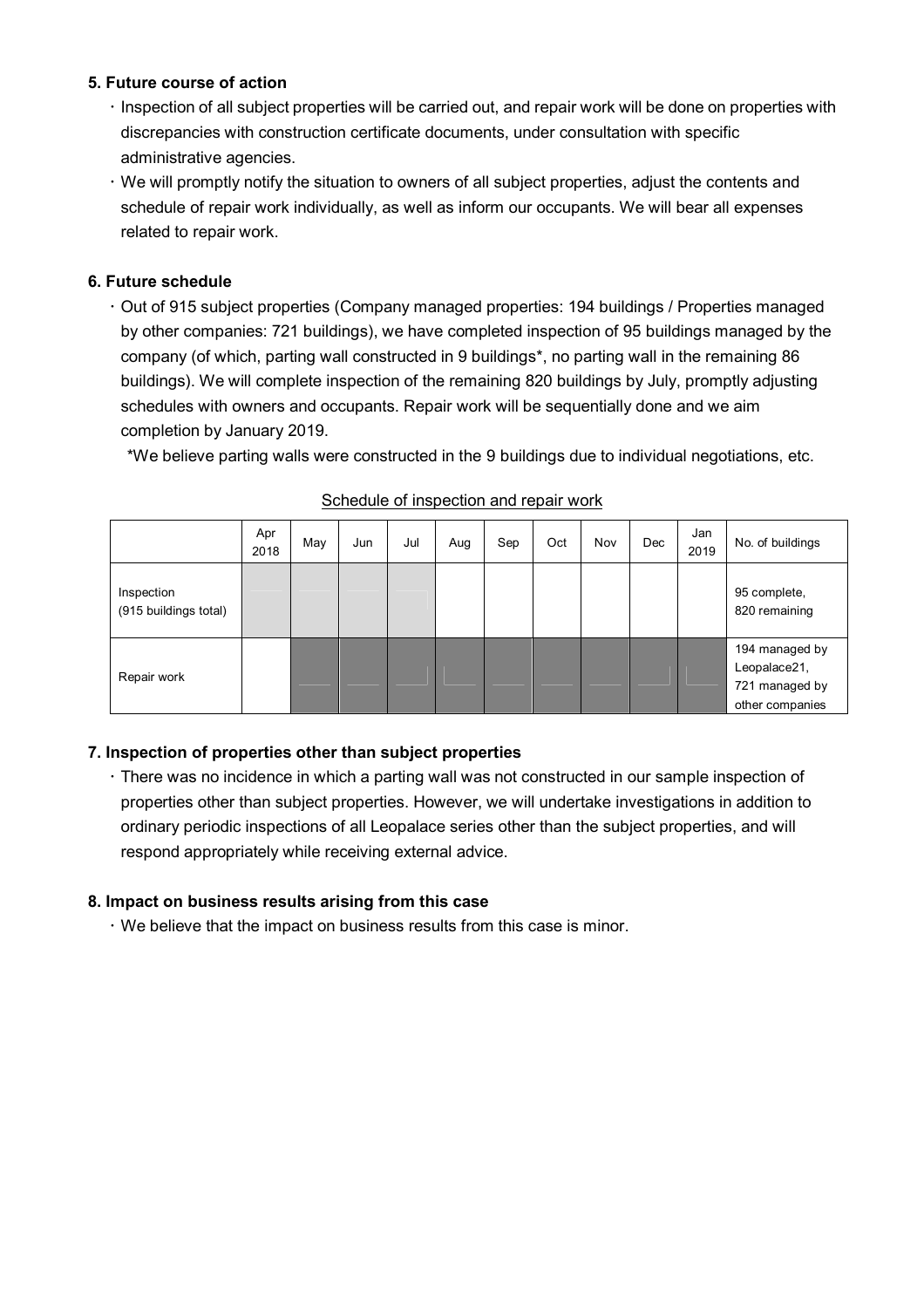